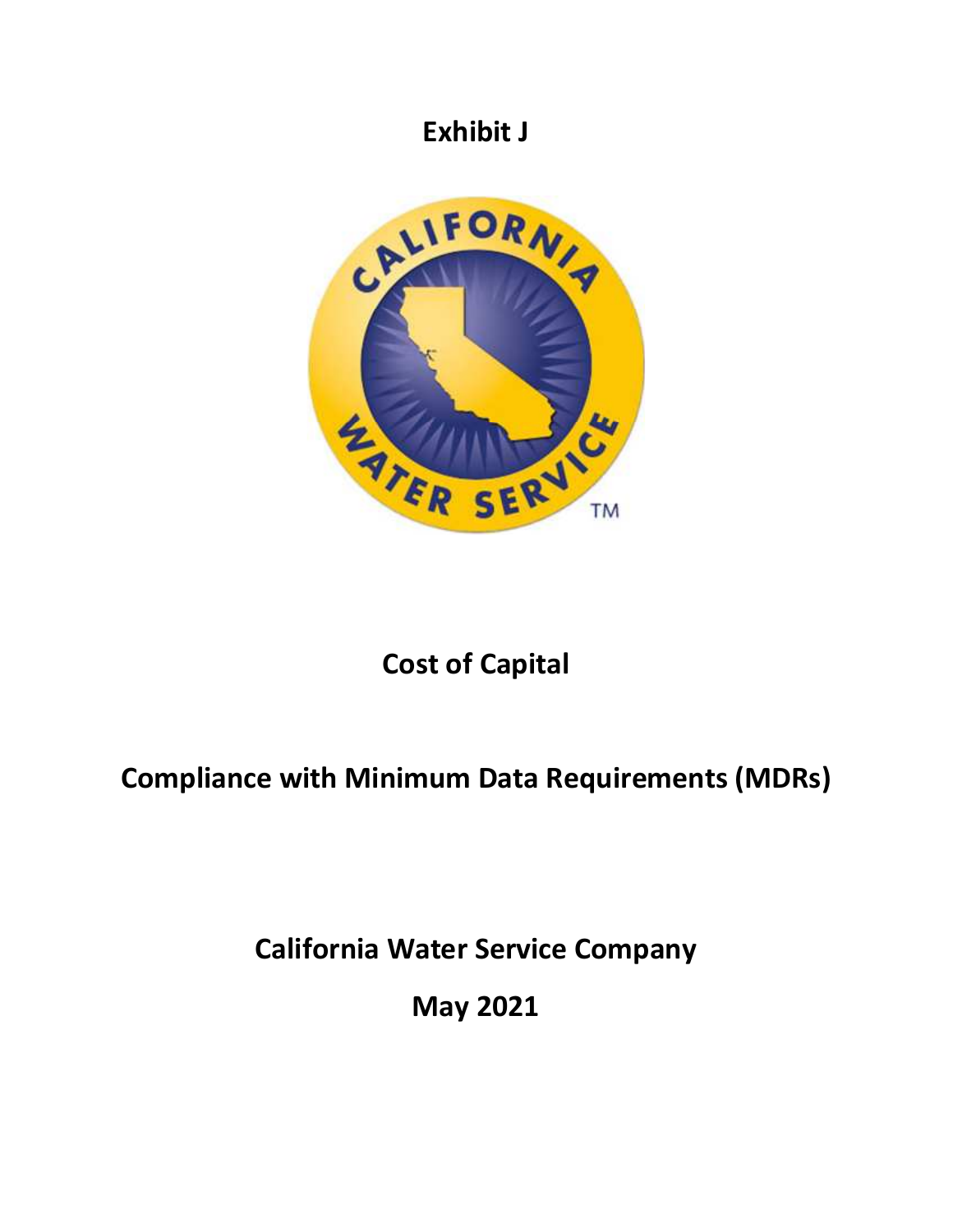#### **Cal Water Responses to:**

#### **Cost of Capital Minimum Data Requirement Rate Case Plan D.06-05-062**

**Testimony served concurrently with the cost of capital application must include data responsive to the specific topics and questions listed below, among other information necessary to support the request. The application and testimony need not respond to the Minimum Data Requirements in the order presented below, but must include a cross reference that identifies where each topic and question is addressed in the testimony. Provide responses both on a company aggregate and individual district basis as appropriate.** 

#### **A. List most recent authorized return on equity and rate of return on rate base, with reference to decision number.**

RESPONSE: The last adopted return on equity and rate of return on rate base adopted by the Commission was in D. 18-03-035:

|                        | Capital<br><b>Structure</b> | Cost  | Weighted<br>Cost |
|------------------------|-----------------------------|-------|------------------|
| <b>Common Equity</b>   | 53.4%                       | 9.20% | 4.91%            |
| <b>Preferred Stock</b> | 0.0%                        | 0.0%  | 0.00%            |
| Debt                   | 46.6%                       | 5.51% | 2.57%            |
|                        |                             |       | 7.48%            |

| Authorized return on equity | 9.20% |
|-----------------------------|-------|
| Authorized return on rate   |       |
| base                        | 7.48% |

### **B. Report actual return on equity and rate of return on rate base annually for the past five years.**

RESPONSE: See table below for actual returns on average rate base and average equity company-wide: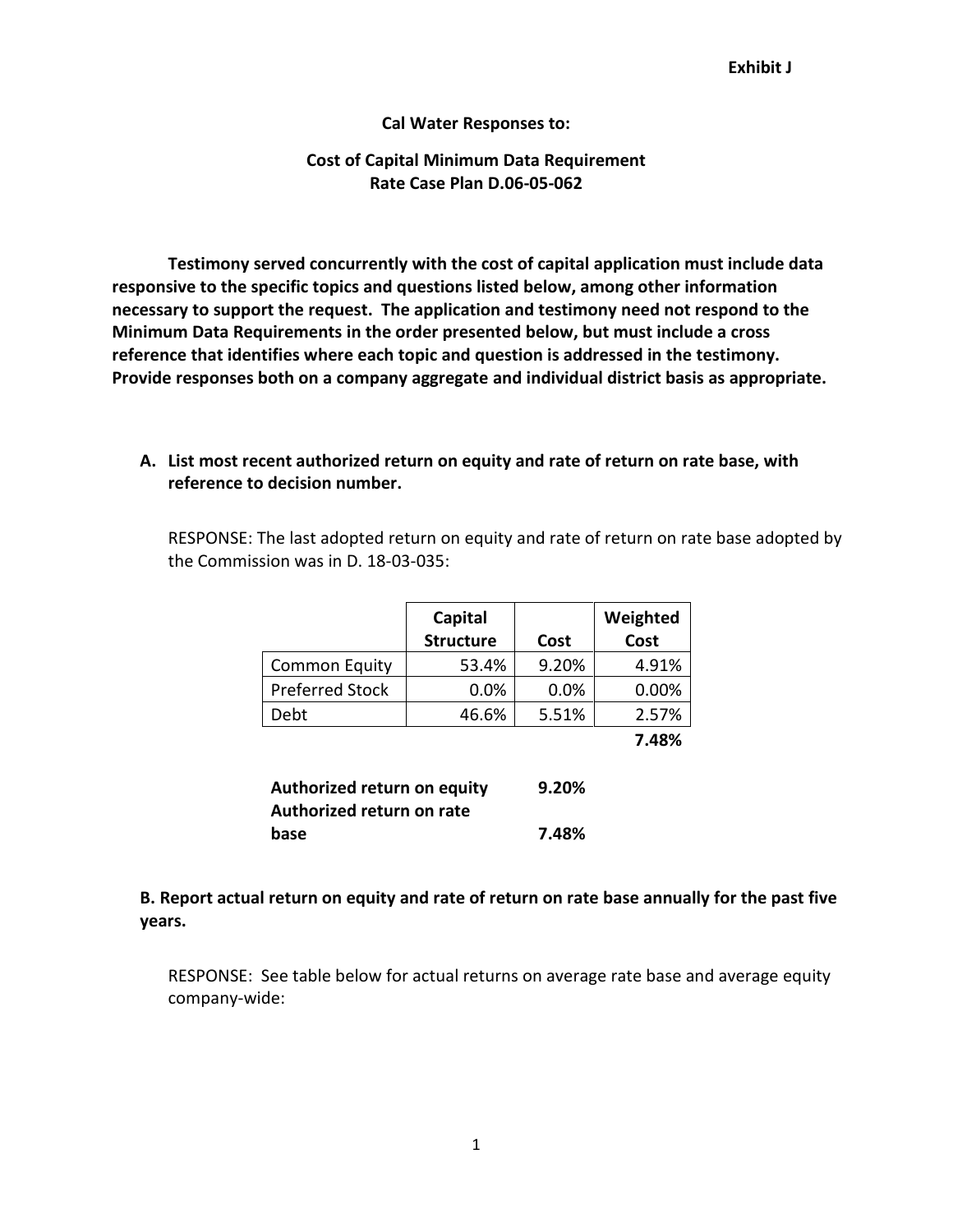|      | <b>Average Rate</b><br>Base <sup>(1)</sup> | Average<br>Regulated<br>Common<br>Equity $^{(2)}$ | Regulated<br><b>Income</b><br><b>Available for</b><br>Fixed Charges <sup>(2)</sup> | <b>Net Income</b><br><b>Available for</b><br>Common<br>Stock <sup>(2)</sup> | <b>Rate of Return</b><br>on Ave. Rate<br>Base | <b>Rate of Return</b><br>on Ave. Equity |
|------|--------------------------------------------|---------------------------------------------------|------------------------------------------------------------------------------------|-----------------------------------------------------------------------------|-----------------------------------------------|-----------------------------------------|
| 2016 | 931.494.093                                | 604,984,727                                       | 71,772,517                                                                         | 42,928,407                                                                  | 7.7%                                          | 7.1%                                    |
| 2017 | 1,093,236,844                              | 625,975,700                                       | 93,497,403                                                                         | 61,654,971                                                                  | 8.6%                                          | 9.8%                                    |
| 2018 | 1,197,232,410                              | 660,300,078                                       | 101,971,439                                                                        | 66,502,483                                                                  | 8.5%                                          | 10.1%                                   |
| 2019 | 1,257,675,637                              | 680,061,745                                       | 96,895,462                                                                         | 58,446,637                                                                  | 7.7%                                          | 8.6%                                    |
| 2020 | 1,423,974,913                              | 765,005,241                                       | 130,184,038                                                                        | 92,243,930                                                                  | 9.1%                                          | 12.1%                                   |

*1) California Water Service 2021 General Rate Case Proposed Application*

*2) California Water Service Company's Annual Report filed with the CPUC*

**C. Describe the proposed capital structure and rate of return. Identify and explain all significant changes from last adopted capital structure and cost of capital. Report cost of capital information in summary table as set out below:** 

RESPONSE: See table below.

|              | Capital<br><b>Structure</b> |    | Cost   | Weighted<br>Cost |
|--------------|-----------------------------|----|--------|------------------|
| Common       |                             |    |        |                  |
| Equity       | 53.4%                       | 1) | 10.35% | 5.53%            |
| Preferred    |                             |    |        |                  |
| <b>Stock</b> | 0.0%                        |    | 0.0%   | 0.00%            |
| Debt         | 46.6%                       | 2) | 4.23%  | 1.97%            |
|              |                             |    |        | 7.50%            |

1) The Company is requesting approval of a return on equity of 10.35% which is a change from the last authorized rate of 9.20%, which the Company believes is too low.

2) The Company forecasts an average weighted cost of debt of 4.23% which is a change from the last authorized rate of 5.51% and reflects the excellent borrowing rates achieved by the Company.

#### **D. Regarding long-term debt:**

**1. List the sinking fund amounts for each issue, by issue, by year.** 

RESPONSE: See tables below.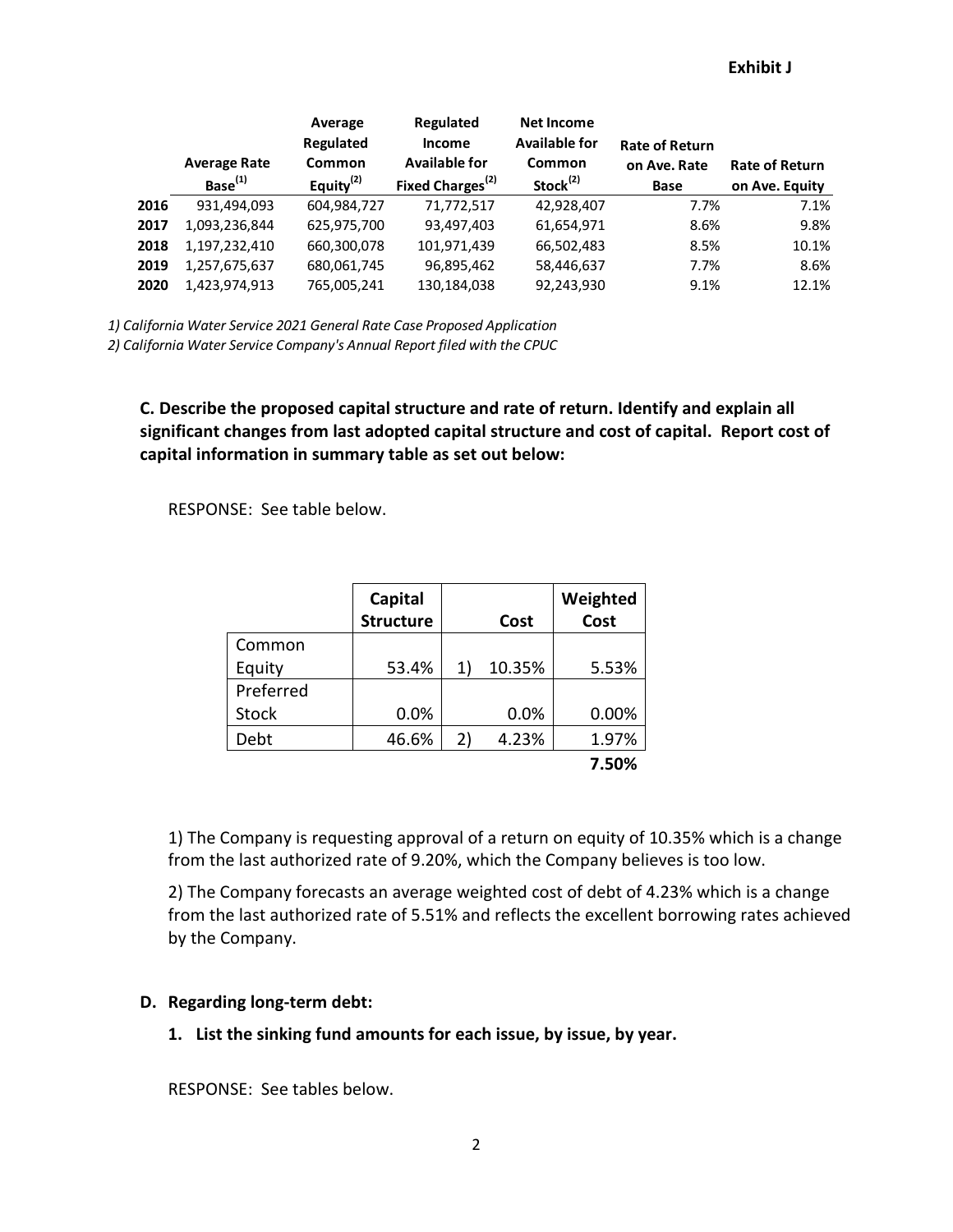|                                                                 | <b>First Mortgage Bonds (FMB)</b> |                |    |                |    |                |  |  |
|-----------------------------------------------------------------|-----------------------------------|----------------|----|----------------|----|----------------|--|--|
|                                                                 |                                   | <b>FMB GGG</b> |    | <b>FMB HHH</b> |    | <b>FMB III</b> |  |  |
| <b>Beginning Balance 2021</b>                                   | \$                                | 3,636,364      | \$ | 3,636,364      | \$ | 2,727,273      |  |  |
| <b>2021 Redemption Amount</b><br>Year-End 2021 Principal        |                                   | 1,818,182      |    | 1,818,182      |    | 909,091        |  |  |
| <b>Balance</b>                                                  | \$                                | 1,818,182      | \$ | 1,818,182      | \$ | 1,818,182      |  |  |
| <b>2022 Redemption Amount</b><br><b>Year-End 2022 Principal</b> |                                   | 1,818,182      |    | 1,818,182      |    | 909,091        |  |  |
| <b>Balance</b>                                                  | \$                                |                | \$ |                | \$ | 909,091        |  |  |
| <b>2023 Redemption Amount</b><br>Year-End 2023 Principal        |                                   |                |    |                |    | 909,091        |  |  |
| <b>Balance</b>                                                  | \$                                |                | \$ |                |    |                |  |  |

## **2. List the retirements by issue, for the current year.**

RESPONSE: None, there are no retirements within 2021.

## **3. List the interest rates for each issue, by issue.**

RESPONSE: See table below.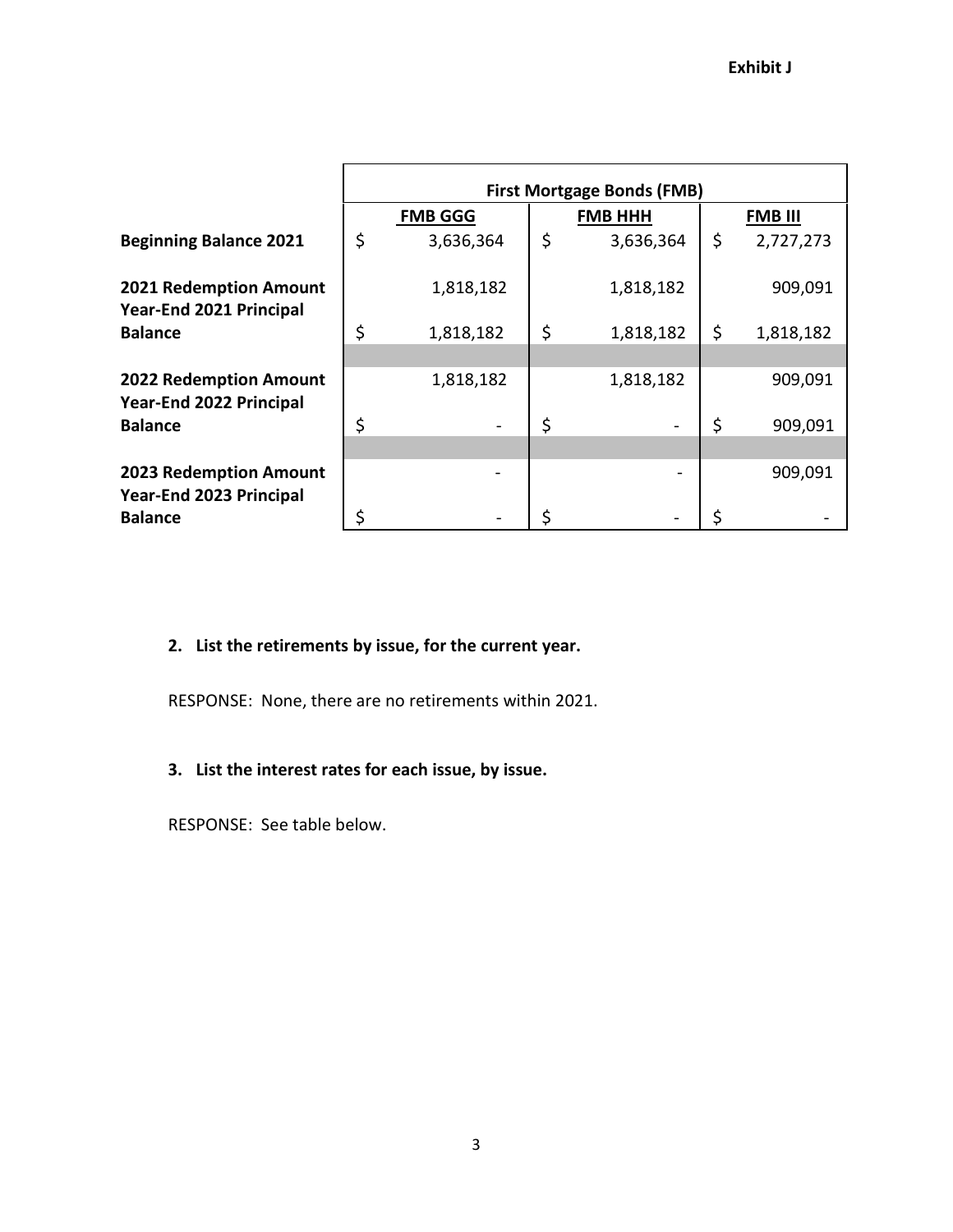| <b>CUSIP</b> | <b>First Mortgage Bonds (FMB)</b> | <b>Issued Amount</b> | <b>Coupon</b> |
|--------------|-----------------------------------|----------------------|---------------|
|              |                                   |                      |               |
| 130789Q#0    | <b>FMB AAA</b>                    | \$20,000,000 7.280%  |               |
| 130789R*3    | <b>FMB BBB</b>                    | 20,000,000 6.770%    |               |
| 130789R@1    | <b>FMB CCC</b>                    | 20,000,000 8.150%    |               |
| 130789R#9    | <b>FMB DDD</b>                    | 20,000,000 7.130%    |               |
| 130789S*2    | <b>FMB EEE</b>                    | 20,000,000 7.110%    |               |
| 130789S#8    | <b>FMB GGG</b>                    | 20,000,000 5.290%    |               |
| 130789T*1    | <b>FMB HHH</b>                    | 20,000,000 5.290%    |               |
| 130789T@9    | <b>FMB III</b>                    | 10,000,000 5.540%    |               |
| 130789V@6    | FMB OOO                           | 20,000,000 6.020%    |               |
| 130789AF7    | <b>FMB PPP</b>                    | 100,000,000 5.500%   |               |
| 130789W@5    | <b>FMB QQQ</b>                    | 50,000,000 3.330%    |               |
| 130789W#3    | <b>FMB RRR</b>                    | 50,000,000 4.310%    |               |
| 130789X*6    | <b>FMB SSS</b>                    | 40,000,000 4.410%    |               |
| 130789x@4    | <b>FMB TTT</b>                    | 10,000,000 4.610%    |               |
| SYS9816      | <b>FMB VVV</b>                    | 100,000,000 3.400%   |               |
| SYS9815      | <b>FMB WWW</b>                    | 100,000,000 4.070%   |               |
| SYS9813      | <b>FMB YYY</b>                    | 200,000,000 4.170%   |               |
| *NEW         | <b>FMB ZZZ</b>                    | 130,000,000 2.870%   |               |
| *NEW         | FMB <sub>1</sub>                  | 150,000,000 3.020%   |               |

*\* Bond series ZZZ and 1 were sold on February 25, 2021 and close on May 11, 2021.*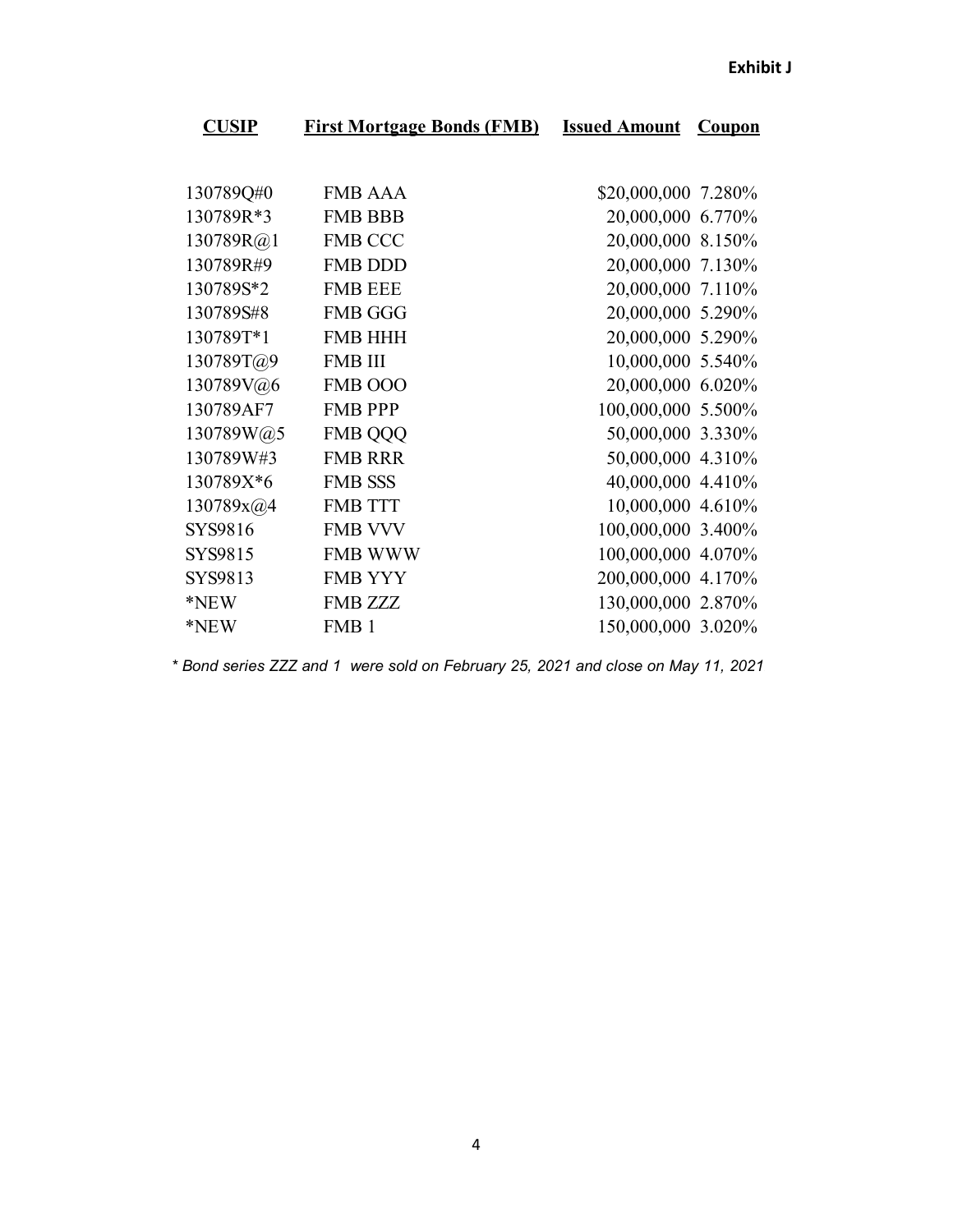### **4. List the terms of each issue, by issue, with issue date and date due.**

#### RESPONSE: See table below.

| <b>CUSIP</b> | <b>First Mortgage Bonds (FMB)</b> | <b>Issued Amount</b> | <b>Coupon</b> | <b>Issue Date</b> |              | Maturity Date Outstanding as of 12/31/21 |
|--------------|-----------------------------------|----------------------|---------------|-------------------|--------------|------------------------------------------|
|              |                                   |                      |               |                   |              |                                          |
| 130789Q#0    | <b>FMB AAA</b>                    | 20,000,000           | 7.280%        | Aug 15, 1995      | Nov 01, 2025 | 20,000,000                               |
| 130789R*3    | <b>FMB BBB</b>                    | 20,000,000           | 6.770%        | Mar 01, 1999      | Nov 01, 2028 | 20,000,000                               |
| 130789R@1    | <b>FMB CCC</b>                    | 20,000,000           | 8.150%        | Oct 01, 2000      | Nov 01, 2030 | 20,000,000                               |
| 130789R#9    | FMB DDD                           | 20,000,000           | 7.130%        | Sep 01, 2001      | Nov 01, 2031 | 20,000,000                               |
| 130789S*2    | FMB EEE                           | 20,000,000           | 7.110%        | May 01, 2002      | May 01, 2032 | 20,000,000                               |
| 130789S#8    | <b>FMB GGG</b>                    | 20,000,000           | 5.290%        | Nov 01, 2002      | Nov 01, 2022 | 3,636,363                                |
| 130789T*1    | <b>FMB HHH</b>                    | 20,000,000           | 5.290%        | Dec 01, 2002      | Dec 01, 2022 | 3,636,363                                |
| 130789T@9    | FMB III                           | 10,000,000           | 5.540%        | May 01, 2003      | May 01, 2023 | 2,727,273                                |
| 130789V@6    | <b>FMB 000</b>                    | 20,000,000           | 6.020%        | Aug 31, 2006      | Aug 31, 2031 | 20,000,000                               |
| 130789AF7    | <b>FMB PPP</b>                    | 100,000,000          | 5.500%        | Nov 22, 2010      | Dec 01, 2040 | 100,000,000                              |
| 130789W@5    | FMB QQQ                           | 50,000,000           | 3.330%        | Oct 13, 2015      | Oct 15, 2025 | 50,000,000                               |
| 130789W#3    | <b>FMB RRR</b>                    | 50,000,000           | 4.310%        | Oct 13, 2015      | Oct 16, 2045 | 50,000,000                               |
| 130789X*6    | <b>FMB SSS</b>                    | 40,000,000           | 4.410%        | Mar 11, 2016      | Apr 16, 2046 | 40,000,000                               |
| 130789x@4    | <b>FMB TTT</b>                    | 10,000,000           | 4.610%        | Mar 11, 2016      | Apr 14, 2056 | 10,000,000                               |
| SYS9816      | FMB VVV                           | 100,000,000          | 3.400%        | Jun 11, 2019      | Jun 11, 2029 | 100,000,000                              |
| SYS9815      | FMB WWW                           | 100,000,000          | 4.070%        | Jun 11, 2019      | Jun 11, 2049 | 100,000,000                              |
| SYS9813      | <b>FMB YYY</b>                    | 200,000,000          | 4.170%        | Jun 11, 2019      | Jun 11, 2059 | 200,000,000                              |
| *NEW         | FMB ZZZ                           | 130,000,000          | 2.870%        | May 11, 2021      | May 11, 2051 | 130,000,000                              |
| *NEW         | FMB <sub>1</sub>                  | 150,000,000          | 3.020%        | May 11, 2021      | May 11, 2061 | 150,000,000                              |

*\* Bond series ZZZ and 1 were sold on February 25, 2021 and close on May 11, 2021.*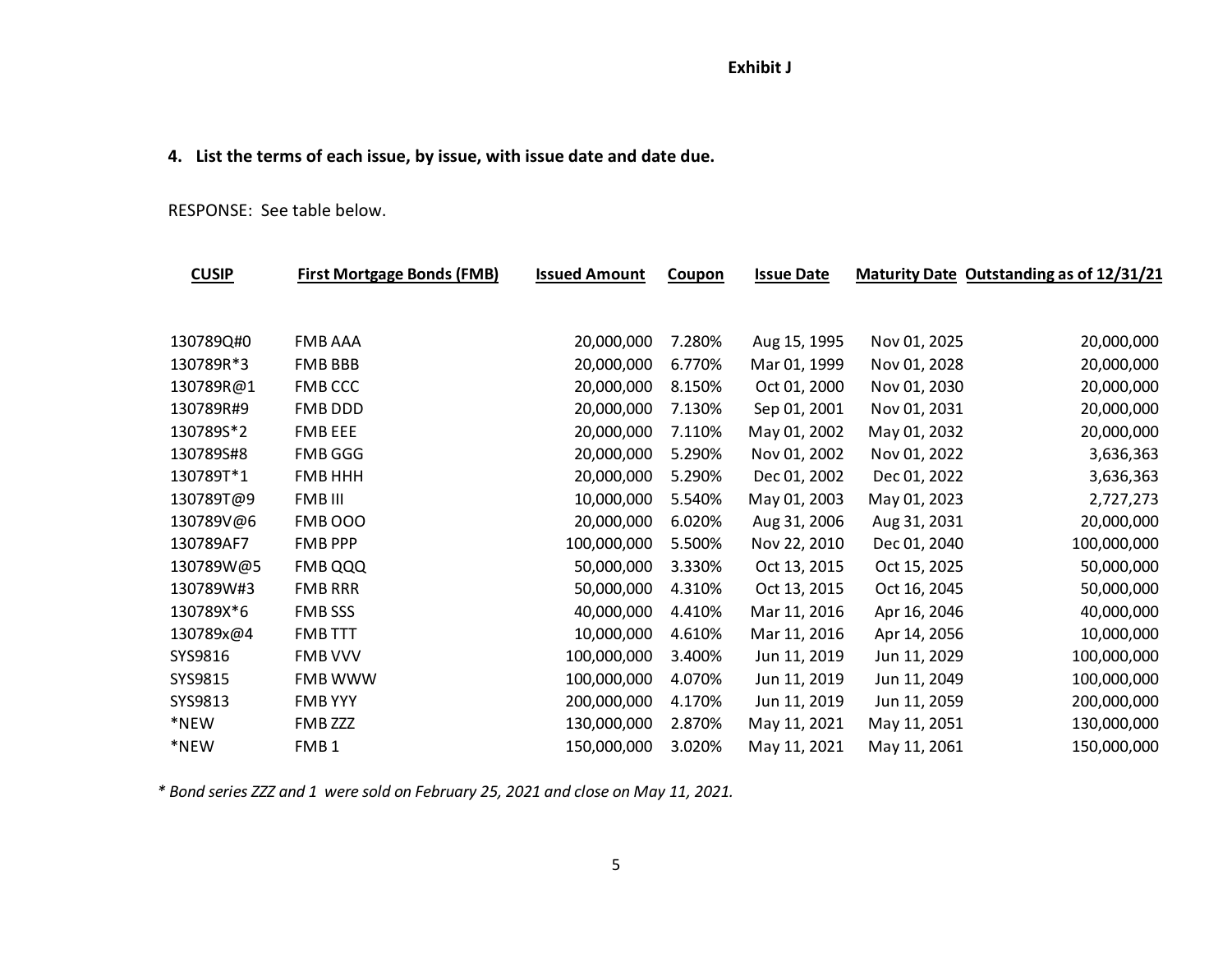## **5. List the cost of issuance for each issue, by issue.**

#### RESPONSE: See table below.

|                                  |                                   |        |                   |                      |                      |                 |                         |                                                          | <b>YE 2021</b>  |                     | <b>Effective Annual</b> | <b>Actual Annual</b>  |
|----------------------------------|-----------------------------------|--------|-------------------|----------------------|----------------------|-----------------|-------------------------|----------------------------------------------------------|-----------------|---------------------|-------------------------|-----------------------|
| <b>CUSIP</b>                     | <b>First Mortgage Bonds (FMB)</b> | Coupon | <b>Issue Date</b> | <b>Maturity Date</b> | <b>Issued Amount</b> | % of Net to Par | <b>Cost of Issuance</b> | <b>Unamortized debt</b><br>expense balance @<br>12/31/21 | Outstanding     | <b>Net Proceeds</b> | Cost of Debt*           | Cost of Debt**        |
| Long-Term Debt                   |                                   |        |                   |                      |                      |                 |                         |                                                          |                 |                     |                         |                       |
| 130789Q#0                        | <b>FMB AAA</b>                    | 7.280% | Aug 15, 1995      | Nov 01, 2025         | 20,000,000           | 99.31%          | \$138,000               | \$17,284                                                 | 20,000,000      | \$19,862,000        | \$1,456,000             | \$1,460,564           |
| 130789R*3                        | <b>FMB BBB</b>                    | 6.770% | Mar 01, 1999      | Nov 01, 2028         | 20,000,000           | 99.23%          | \$154,000               | \$35,110                                                 | 20,000,000      | \$19,846,000        | \$1,354,000             | \$1,359,186           |
| 130789R@1                        | <b>FMB CCC</b>                    | 8.150% | Oct 01, 2000      | Nov 01, 2030         | 20,000,000           | 99.27%          | \$146,663               | \$43,244                                                 | 20,000,000      | \$19,853,337        | \$1,630,000             | \$1,634,872           |
| 130789R#9                        | <b>FMB DDD</b>                    | 7.130% | Sep 01, 2001      | Nov 01, 2031         | 20,000,000           | 99.07%          | \$185,811               | \$60,925                                                 | 20,000,000      | \$19,814,189        | \$1,426,000             | \$1,432,155           |
| 130789S*2                        | <b>FMB EEE</b>                    | 7.110% | May 01, 2002      | May 01, 2032         | 20,000,000           | 98.58%          | \$284,145               | \$97,772                                                 | 20,000,000      | \$19,715,855        | \$1,422,000             | \$1,431,465           |
| 130789S#8                        | <b>FMB GGG</b>                    | 5.290% | Nov 01, 2002      | Nov 01, 2022         | 20,000,000           | 92.83%          | \$130,412               | \$5,343                                                  | 1,818,182       | \$19,869,587.86     | \$96,182                | \$102,698             |
| 130789T*1                        | <b>FMB HHH</b>                    | 5.290% | Dec 01, 2002      | Dec 01, 2022         | 20,000,000           | 92.64%          | \$133,761               | \$6,184                                                  | 1,818,182       | \$19,866,239        | \$96,182                | \$102,865             |
| 130789T@9                        | <b>FMB III</b>                    | 5.540% | May 01, 2003      | May 01, 2023         | 10,000,000           | 96.04%          | \$71,944                | \$4,763                                                  | 1,818,182       | \$9,928,056         | \$100,727               | \$104,322             |
| 130789V@6                        | FMB OOO                           | 6.020% | Aug 31, 2006      | Aug 31, 2031         | 20,000,000           | 98.30%          | \$339,398               | \$131,124                                                | 20,000,000      | \$19,660,602        | \$1,204,000             | \$1,217,567           |
| 130789W@5                        | <b>FMB QQQ</b>                    | 3.330% | Oct 13, 2015      | Oct 15, 2025         | 50,000,000           | 99.41%          | \$294,807               | \$130,391                                                | 50,000,000      | \$49,705,193        | \$1,665,000             | \$1,694,440           |
| 130789W#3                        | <b>FMB RRR</b>                    | 4.310% | Oct 13, 2015      | Oct 16, 2045         | 50,000,000           | 99.41%          | \$294,807               | \$261,882                                                | 50,000,000      | \$49,705,193        | \$2,155,000             | \$2,164,817           |
| 130789X*6                        | <b>FMB SSS</b>                    | 4.410% | Mar 11, 2016      | Apr 16, 2046         | 40,000,000           | 99.41%          | \$235,952               | \$211,222                                                | 40,000,000      | \$39,764,048        | \$1,764,000             | \$1,771,834           |
| 130789x@4                        | <b>FMB TTT</b>                    | 4.610% | Mar 11, 2016      | Apr 14, 2056         | 10,000,000           | 99.41%          | \$59,032                | \$55,644                                                 | 10,000,000      | \$9,940,968         | \$461,000               | \$462,471             |
| SYS9816                          | <b>FMB VVV</b>                    | 3.400% | Jun 11, 2019      | Jun 11, 2029         | 100,000,000          | 99.65%          | \$353,425               | \$350,564                                                | 100,000,000     | \$99,646,575        | \$3,400,000             | \$3,435,314           |
| SYS9815                          | <b>FMB WWW</b>                    | 4.070% | Jun 11, 2019      | Jun 11, 2049         | 100,000,000          | 99.62%          | \$382,153               | \$428,637                                                | 100,000,000     | \$99,617,847        | \$4,070,000             | \$4,082,729           |
| SYS9813                          | <b>FMB YYY</b>                    | 4.170% | Jun 11, 2019      | Jun 11, 2059         | 200,000,000          | 99.61%          | \$770,652               | \$874,604                                                | 200,000,000     | \$199,229,348       | \$8,340,000             | \$8,359,253           |
| <b>NEW</b>                       | FMB ZZZ                           | 2.870% | May 11, 2021      | May 11, 2051         | 130,000,000          | 99.61%          | \$512,734               | \$502,764                                                | 130,000,000     | \$129,487,266       | \$3,731,000             | \$3,748,091           |
| <b>NEW</b>                       | FMB <sub>1</sub>                  | 3.020% | May 11, 2021      | May 11, 2061         | 150,000,000          | 99.61%          | \$591,616               | \$582,988                                                | 150,000,000     | \$149,408,384       | \$4,530,000             | \$4,544,790           |
| <b>Registered Bond Offerings</b> |                                   |        |                   |                      |                      |                 |                         |                                                          |                 |                     |                         |                       |
| 130789AF7                        | FMB PPP **                        | 5.500% | Nov 22, 2010      | Dec 01, 2040         | 100,000,000          | 98.11%          | \$1,894,398             | \$1,531,047                                              | 100,000,000     | \$98,105,602        | \$5,500,000             | \$5,563,049           |
|                                  |                                   |        |                   |                      |                      |                 |                         |                                                          |                 |                     |                         |                       |
|                                  |                                   |        |                   |                      |                      |                 |                         |                                                          | \$1,055,454,545 |                     |                         | \$44,672,484<br>4.23% |

\* Calculated annual interest payment<br>\*\* The Actual Annual cost of debt is the interest expense plus the cost of issuance amortized over the life of the debt<br>\*\*\* The cost of issuance includes the total cost of registered d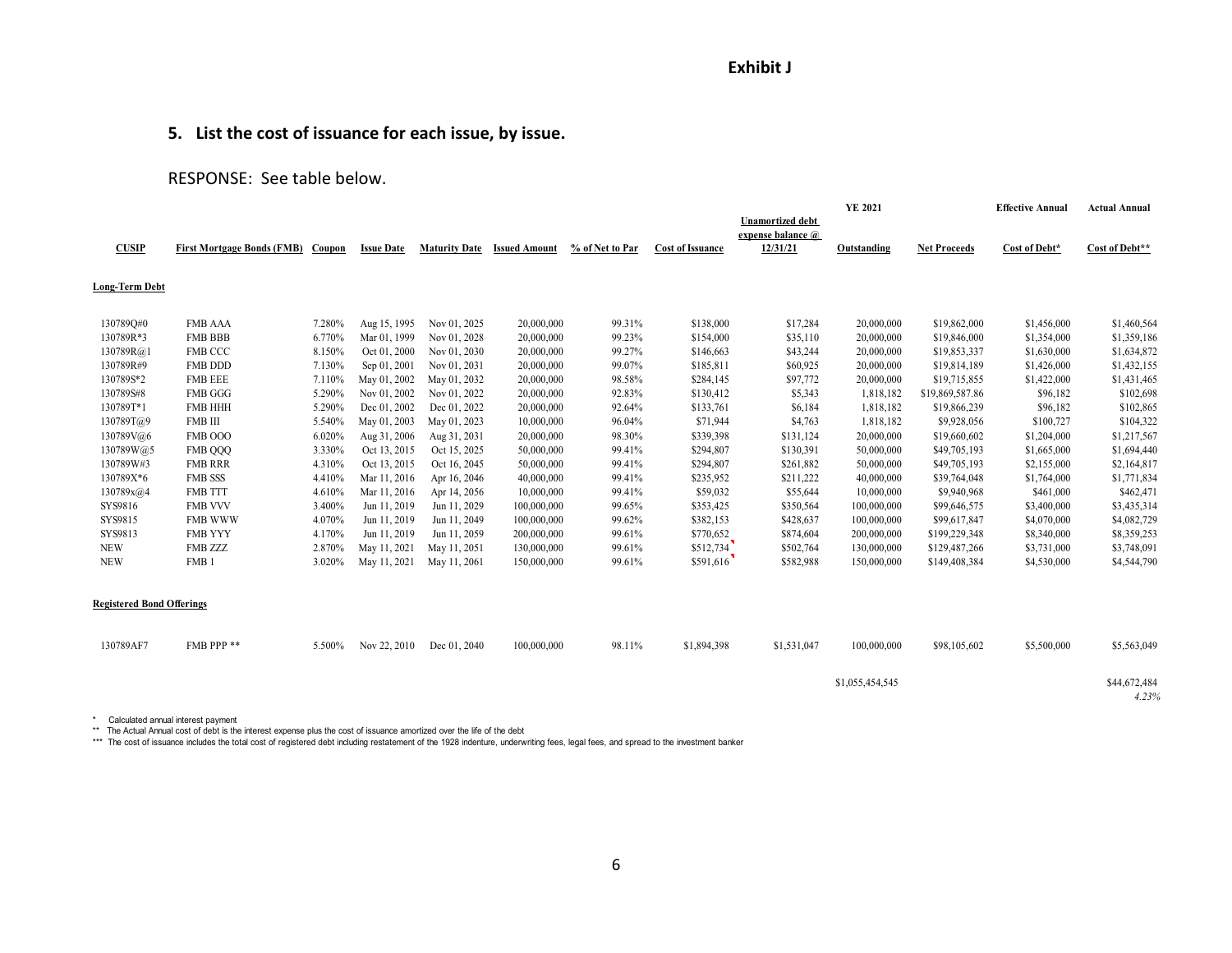## **6. List name of lender for each issue, by issue.**

RESPONSE: See table below.

|              | <b>First Mortgage Bonds</b> |                                            |                     |
|--------------|-----------------------------|--------------------------------------------|---------------------|
| <b>CUSIP</b> | (FMB)                       | <b>Name of Bondholder</b>                  | <b>Amount Owned</b> |
| 130789Q#0    | <b>FMB AAA</b>              | American United Life Insurance Company     | \$<br>10,000,000    |
|              |                             | Nationwide Life Insurance Company          | \$<br>10,000,000    |
| 130789R*3    | <b>FMB BBB</b>              | CUDD & Co, C/O JP Morgan Chase Bank        | \$<br>2,000,000     |
|              |                             | HARE & Co LLC, C/O Bank of New York Mellon | \$<br>10,000,000    |
|              |                             | HARE & Co LLC, C/O BNY Mellon              | \$<br>8,000,000     |
| 130789R@1    | <b>FMB CCC</b>              | CUDD & Co, C/O JP Morgan Chase Bank        | \$<br>10,000,000    |
|              |                             | Sun Life Assurance Company of Canada       | \$<br>3,250,000     |
|              |                             | Sun Life Assurance Co of Canada            | \$<br>750,000       |
|              |                             | Sun Life Hong Kong Limited                 | \$<br>1,000,000     |
|              |                             | UNUM Life Insurance Company of America     | \$<br>5,000,000     |
| 130789R#9    | FMB DDD                     | CUDD & Co, C/O JP Morgan Chase Bank        | \$<br>10,000,000    |
|              |                             | New York Life Insurance & Annuity Corp     | \$<br>4,000,000     |
|              |                             | New York Life Insurance Company            | \$<br>6,000,000     |
| 130789S*2    | <b>FMB EEE</b>              | AllState Life Insurance Company of NY      | \$<br>2,000,000     |
|              |                             | AllState Life Insurance Company            | \$<br>8,000,000     |
|              |                             | New York Life Insurance Company            | \$<br>10,000,000    |
| 130789S#8    | FMB GGG                     | CoBank ACB                                 | \$<br>1,818,182     |
|              |                             | CUDD & Co, C/O JP Morgan Chase Bank        | \$<br>545,455       |
|              |                             | Gibral Tar Life Insurance Co LTD           | \$<br>1,000,000     |
|              |                             | Union Fidelity Life Insurance Company      | \$<br>272,727       |
| 130789T*1    | <b>FMB HHH</b>              | CUDD & Co, C/O JP Morgan Chase Bank        | \$<br>363,636       |
|              |                             | Genworth Life and Annuity Insurance Co     | \$<br>363,636       |
|              |                             | HARE & Co LLC, C/O Bank of New York Mellon | \$<br>909,091       |
|              |                             | New York Life Insurance Company            | \$<br>575,758       |
|              |                             | New York Life Ins & Annuity Corp.          | \$<br>311,111       |
|              |                             | New York Life Ins & Annuity Corp.          | \$<br>22,222        |
|              |                             | Union Fidelity Life Insurance Company      | \$<br>1,090,909     |
|              |                             |                                            |                     |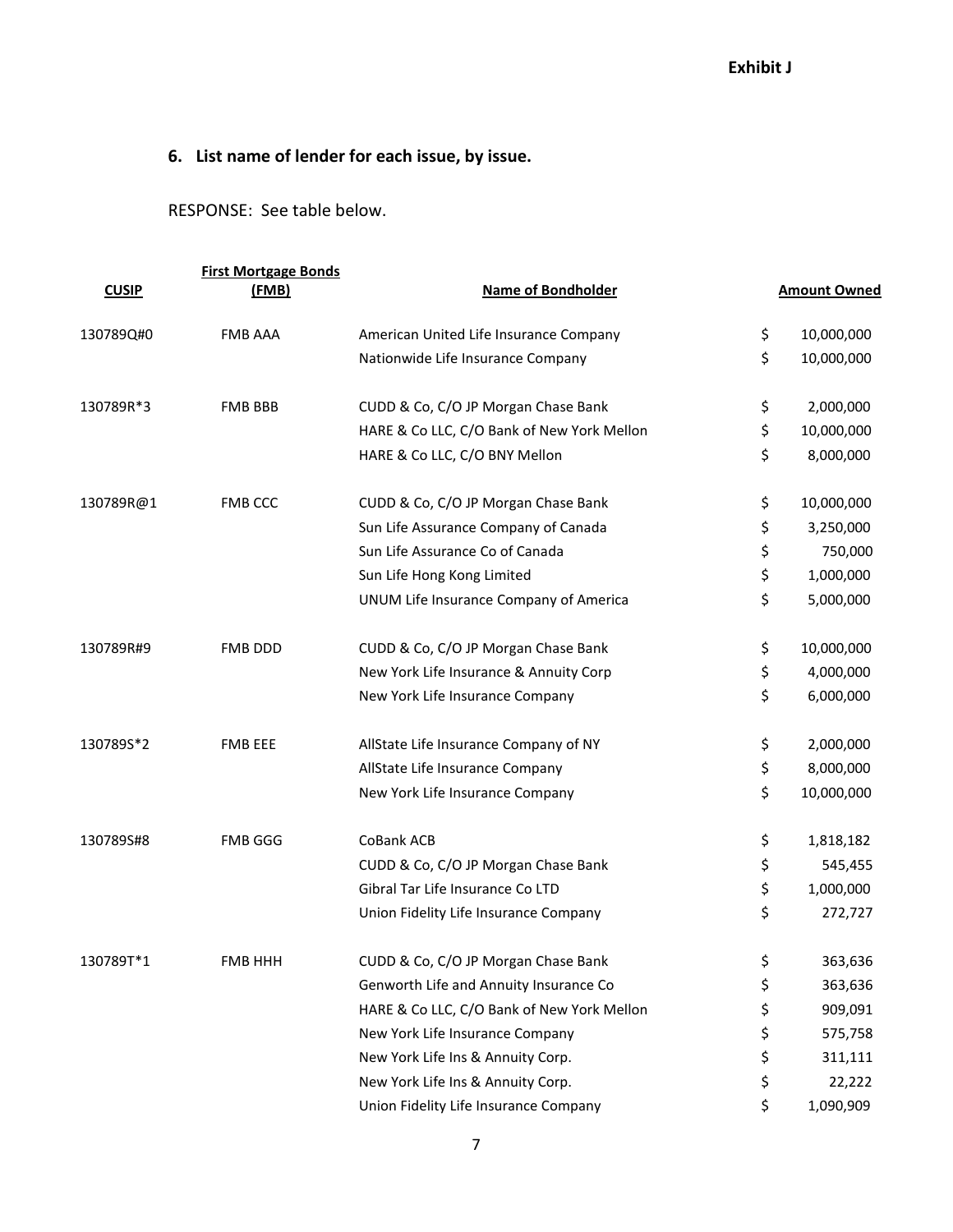| <b>CUSIP</b> | <b>First Mortgage Bonds</b><br>(FMB) | <b>Name of Bondholder</b>                                                              | <b>Amount Owned</b> |
|--------------|--------------------------------------|----------------------------------------------------------------------------------------|---------------------|
| 130789T@9    | FMB III                              | New York Life Insurance Company                                                        | \$<br>2,727,273     |
| 130789V@6    | FMB 000                              | Teachers Insurance and Annuity Association of America                                  | \$<br>20,000,000    |
| 130789AF7    | <b>FMB PPP</b>                       | CEDE & Co                                                                              | \$<br>100,000,000   |
| 130789W@5    | FMB QQQ                              | MetLife ALICO Life Insurance K K                                                       | \$<br>2,500,000     |
|              |                                      | MetLife ALICO Life Insurance K K<br>State Farm Insurance Companies Employee Retirement | \$<br>2,500,000     |
|              |                                      | Trust                                                                                  | \$<br>2,000,000     |
|              |                                      | State Farm Life & Accident Assurance Co                                                | \$<br>1,000,000     |
|              |                                      | State Farm Life Insurance Company                                                      | \$<br>15,000,000    |
|              |                                      | The Northwestern Mutual Life Ins Company                                               | \$<br>480,000       |
|              |                                      | The Northwestern Mutual Life Ins Company                                               | \$<br>23,520,000    |
|              |                                      | The State Life Insurance Company                                                       | \$<br>3,000,000     |
| 130789W#3    | <b>FMB RRR</b>                       | <b>CHIMEFISH &amp; Co</b>                                                              | \$<br>5,000,000     |
|              |                                      | John Hancock Life Insurance Co (USA)                                                   | \$<br>5,000,000     |
|              |                                      | New York Life Insurance & Annuity Corp                                                 | \$<br>20,000,000    |
|              |                                      | Teachers Insurance & Annuity Association                                               | \$<br>20,000,000    |
| 130789X*6    | <b>FMB SSS</b>                       | John Hancock Life Insurance Company USA                                                | \$<br>14,000,000    |
|              |                                      | MetLife ALICO Life Insurance K K                                                       | \$<br>11,500,000    |
|              |                                      | MetLife Insurance K. K.                                                                | \$<br>11,500,000    |
|              |                                      | Pioneer Mutual Life Insurance Company                                                  | \$<br>1,000,000     |
|              |                                      | The State Life Insurance Company                                                       | \$<br>2,000,000     |
| 130789X@4    | <b>FMB TTT</b>                       | John Hancock Life Insurance Company USA                                                | \$<br>10,000,000    |
| SYS9813      | <b>FMB YYY</b>                       | BAND & Co, FBO Catholic United Financial                                               | \$<br>450,000       |
|              |                                      | Brighthouse Life Insurance Company                                                     | \$<br>8,300,000     |
|              |                                      | Economy Fire & Casualty Company                                                        | \$<br>1,000,000     |
|              |                                      | ELL & Co, C/O Northern Trust Company                                                   | \$<br>4,550,000     |
|              |                                      | HARE & CO LLC                                                                          | \$<br>10,000,000    |
|              |                                      | HARE & CO LLC                                                                          | \$<br>3,000,000     |
|              |                                      | HARE & CO LLC                                                                          | \$<br>5,000,000     |
|              |                                      | HARE & CO LLC                                                                          | \$<br>2,000,000     |
|              |                                      | HARE & CO LLC                                                                          | \$<br>10,400,000    |
|              |                                      | Life Insurance Company of the Southwest                                                | \$<br>10,000,000    |
|              |                                      |                                                                                        |                     |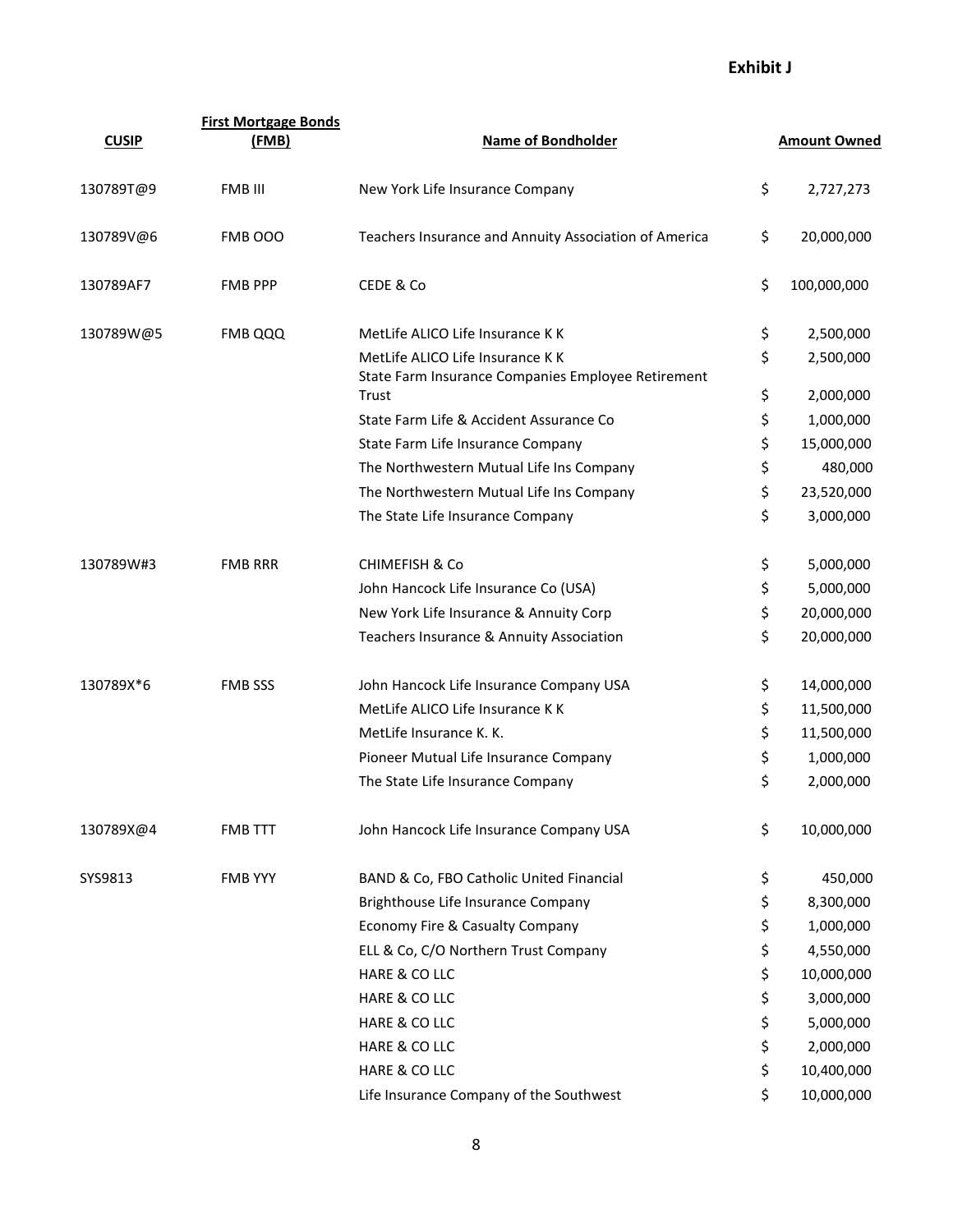| <b>CUSIP</b> | <b>First Mortgage Bonds</b><br>(FMB) | <b>Name of Bondholder</b>                                                                                 | <b>Amount Owned</b> |
|--------------|--------------------------------------|-----------------------------------------------------------------------------------------------------------|---------------------|
|              |                                      | MetLife ALICO Life Insurance K K                                                                          | \$<br>28,800,000    |
|              |                                      | Metropolitan Life Insurance Company                                                                       | \$<br>11,600,000    |
|              |                                      | Metropolitan Life Insurance Company, on behalf of its<br>separate account 575                             | \$<br>1,000,000     |
|              |                                      | Metropolitan Life Insurance Company, on behalf of its<br>separate account 733                             | \$<br>3,200,000     |
|              |                                      | Metropolitan Life Insurance Company, on behalf of its<br>separate account SSA                             | \$<br>1,000,000     |
|              |                                      | Metropolitan Group Property and Casualty                                                                  | \$<br>1,000,000     |
|              |                                      | Metropolitan Tower Life Insurance Company                                                                 | \$<br>4,000,000     |
|              |                                      | Metropolitan Tower Life Insurance Company                                                                 | \$<br>4,700,000     |
|              |                                      | New York Life Insurance Company                                                                           | \$<br>50,570,000    |
|              |                                      | New York Life Insurance and Annuity Corporation                                                           | \$<br>10,487,000    |
|              |                                      | New York Life Insurance and Annuity Corporation<br>Institutionally Owned Life                             | \$<br>3,293,000     |
|              |                                      | New York Life Insurance and Annuity Corporation<br>Institutionally Owned Life Separate Account (BOLI 3-2) | \$<br>650,000       |
|              |                                      | The State Life Insurance Company                                                                          | \$<br>5,000,000     |
|              |                                      | The State Life Insurance Company                                                                          | \$<br>5,000,000     |
|              |                                      | United of Omaha Life Insurance Company                                                                    | \$<br>15,000,000    |
| SYS9816      | <b>FMB VVV</b>                       | AXA EQUITABLE LIFE INSURANCE COMPANY                                                                      | \$<br>9,000,000     |
|              |                                      | COUNTRY MUTUAL INSRUANCE COMPANY                                                                          | \$<br>1,000,000     |
|              |                                      | CUDD & Co LLC                                                                                             | \$<br>1,000,000     |
|              |                                      | ELL & Co                                                                                                  | \$<br>500,000       |
|              |                                      | ELL & Co                                                                                                  | \$<br>500,000       |
|              |                                      | ELL & Co                                                                                                  | \$<br>1,000,000     |
|              |                                      | ELL & Co<br>ELL & Co, F/B/O Southern Farm Bureau Life Insurance                                           | \$<br>2,000,000     |
|              |                                      | Company<br>State Farm Insurance Companies Employee Retirement                                             | \$<br>2,000,000     |
|              |                                      | Trust                                                                                                     | \$<br>1,000,000     |
|              |                                      | HARE & CO LLC                                                                                             | \$<br>607,000       |
|              |                                      | Hare & Co LLC                                                                                             | \$<br>3,000,000     |
|              |                                      | Jackson National Life Insurance Company                                                                   | \$<br>8,500,000     |
|              |                                      | Jackson National Life Insurance Co                                                                        | \$<br>8,500,000     |
|              |                                      | Jackson National Life Insurance Company of New York                                                       | \$<br>3,000,000     |
|              |                                      | New York Life Insurance Company                                                                           | \$<br>3,741,000     |
|              |                                      | NEW YORK LIFE INSURANCE AND ANNUITY CORPORATION                                                           | \$<br>5,252,000     |
|              |                                      | New York Life Insurance and Annuity Corporation<br>Institutionally Owned Life Separate Account (BOLI 3)   | \$<br>100,000       |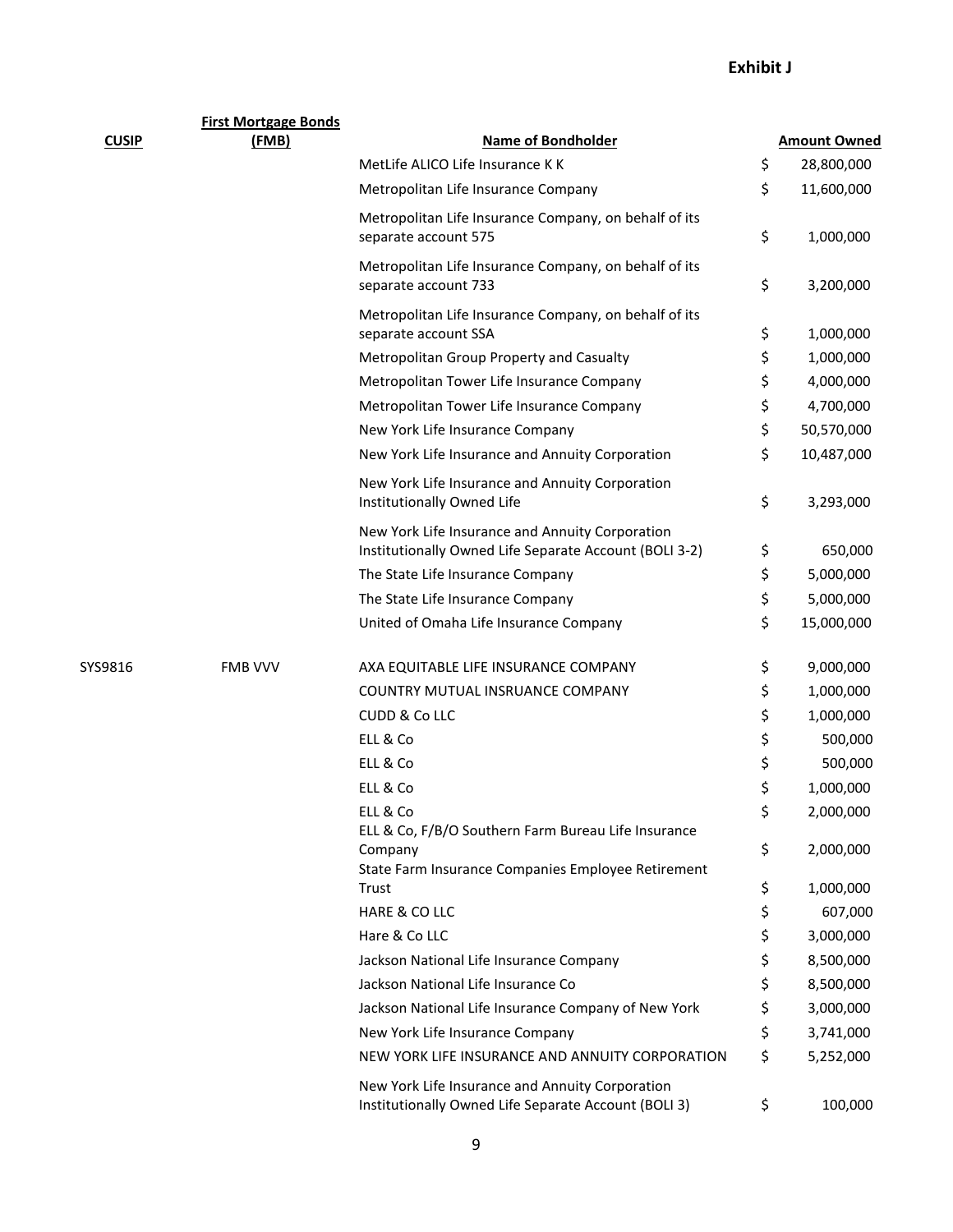|              | <b>First Mortgage Bonds</b> |                                                                                                                   |          |                        |  |
|--------------|-----------------------------|-------------------------------------------------------------------------------------------------------------------|----------|------------------------|--|
| <b>CUSIP</b> | (FMB)                       | <b>Name of Bondholder</b>                                                                                         |          | <b>Amount Owned</b>    |  |
|              |                             | New York Life Insurance and Annuity Corporation<br>Institutionally Owned Life Separate Account (BOLI 30C)         | \$       | 300,000                |  |
|              |                             | THE NORTHWESTERN MUTUAL LIFE INSURANCE COMPANY                                                                    | \$       | 35,000,000             |  |
|              |                             | State Farm Life Insurance Company                                                                                 | \$       | 9,000,000              |  |
|              |                             | Turnkeys & Co                                                                                                     | \$       | 3,000,000              |  |
|              |                             | VOYA RETIREMENT INSURANCE AND ANNUITY COMPANY                                                                     | \$       | 2,000,000              |  |
| SYS9816      | <b>FMB VVV</b>              | ATHENE ANNUITY & LIFE ASSURANCE COMPANY<br><b>GERLACH &amp; CO FBO ATHENE ANNUITY &amp; LIFE ASSURANCE</b>        | \$       | 1,000,000              |  |
|              |                             | <b>COMPANY</b>                                                                                                    | \$       | 2,000,000              |  |
|              |                             | COUNTRY LIFE INSURANCE COMPANY                                                                                    | \$       | 1,000,000              |  |
|              |                             | ELL & CO                                                                                                          | \$       | 220,000                |  |
|              |                             | ELL & CO                                                                                                          | \$       | 665,000                |  |
|              |                             | GERLACH & CO FBO ATHENE ANNUITY & LIFE COMPANY<br>GERLACH & CO F/B/O FARM BUREAU LIFE INSURANCE<br><b>COMPANY</b> | \$<br>\$ | 5,000,000<br>3,000,000 |  |
|              |                             | GERLACH & CO F/B/O MASSACHUSETTS MUTUAL LIFE<br><b>INSURANCE COMPANY</b>                                          | \$       | 1,000,000              |  |
|              |                             |                                                                                                                   |          |                        |  |
|              |                             | GERLACH & CO F/B/O STRUCTURED ANNUITY REINSURANCE<br><b>COMPANY</b>                                               | \$       | 2,000,000              |  |
|              |                             | GERLACH & CO F/B/O Athene Annuity & Life Assurance<br>Company of New York                                         | \$       | 2,000,000              |  |
|              |                             | Hare & Co, LLC                                                                                                    | \$       | 450,000                |  |
|              |                             | Hare & Co, LLC                                                                                                    | \$       | 2,000,000              |  |
|              |                             | Hare & Co, LLC                                                                                                    | \$       | 4,000,000              |  |
|              |                             | Hare & Co, LLC                                                                                                    | \$       | 2,000,000              |  |
|              |                             | HARE & CO LLC F?B?O RELISTAR LIFE INSURANCE COMPANY<br>HARE & CO LLC F?B?O VOYA INSURANCE AND ANNUITY             | \$       | 1,000,000              |  |
|              |                             | <b>COMPANY</b>                                                                                                    | \$       | 1,000,000              |  |
|              |                             | LIFE INSURANCE COMPANY OF THE SOUTHWEST                                                                           | \$       | 2,000,000              |  |
|              |                             | Manufacturers Life Reinsurance Limited                                                                            | \$       | 12,000,000             |  |
|              |                             | NATIONWIDE LIFE INSURANCE COMPANY                                                                                 | \$       | 15,000,000             |  |
|              |                             | THE NORTHWESTERN MUTUAL LIFE INSURANCE COMPANY                                                                    | \$       | 14,500,000             |  |
|              |                             | The Northwestern Mutual Life Insurance Company for its<br><b>Group Annuity</b>                                    | \$       | 500,000                |  |
|              |                             | The State Life Insurance Company                                                                                  | \$       | 2,000,000              |  |
|              |                             | Teachers Insurance and Annuity Association of America<br>WELLS FARGO BANK N.A. AMERICAN REPUBLIC INSURANCE        | \$       | 25,000,000             |  |
|              |                             | <b>COMPANY</b>                                                                                                    | \$       | 665,000                |  |
| New          | FMB ZZZ                     | THE NORTHWESTERN MUTUAL LIFE INSURANCE COMPANY                                                                    | \$       | 20,000,000             |  |
|              |                             | VOYA                                                                                                              | \$       | 20,000,000             |  |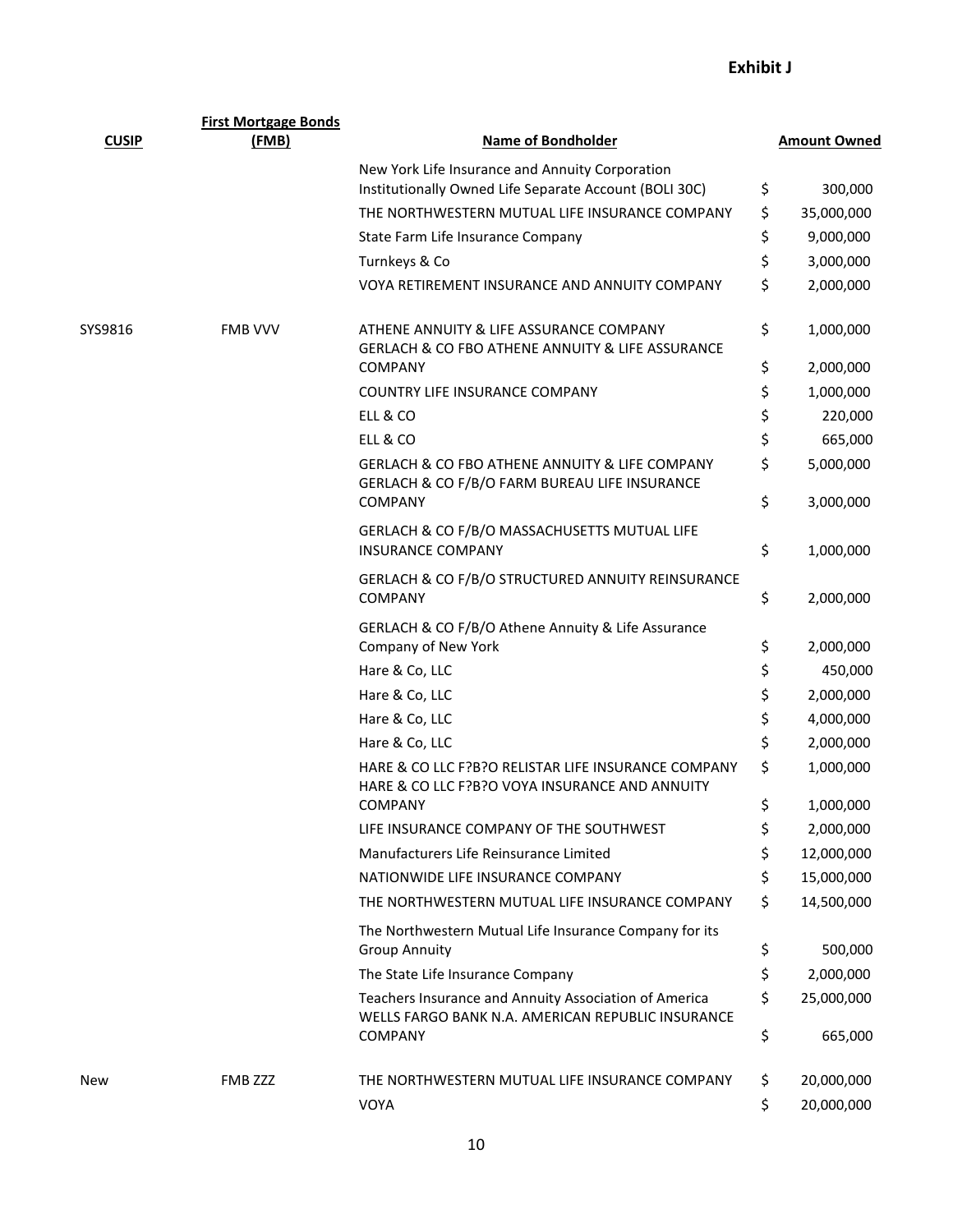| <b>CUSIP</b> | <b>First Mortgage Bonds</b><br>(FMB) | <b>Name of Bondholder</b> | <b>Amount Owned</b> |
|--------------|--------------------------------------|---------------------------|---------------------|
|              |                                      | <b>NEW YORK LIFE</b>      | \$<br>15,000,000    |
|              |                                      | <b>NATIONWIDE</b>         | \$<br>12,000,000    |
|              |                                      | PACIFIC LIFE              | \$<br>9,000,000     |
|              |                                      | PRINCIPAL                 | \$<br>9,000,000     |
|              |                                      | <b>ALLIANZ</b>            | \$<br>8,000,000     |
|              |                                      | <b>THRIVENT</b>           | \$<br>8,000,000     |
|              |                                      | <b>JOHN HANCOCK</b>       | \$<br>7,000,000     |
|              |                                      | MACQUARIE                 | \$<br>6,000,000     |
|              |                                      | SECURIAN                  | \$<br>3,000,000     |
|              |                                      | OneAmerica                | \$<br>3,000,000     |
|              |                                      | MUTUAL OF OMAHA           | \$<br>2,000,000     |
|              |                                      | <b>RGA Reinsurance</b>    | \$<br>2,000,000     |
|              |                                      | <b>GENWORTH</b>           | \$<br>2,000,000     |
|              |                                      | <b>UNUM</b>               | \$<br>1,000,000     |
|              |                                      | SENTINEL                  | \$<br>1,000,000     |
|              |                                      | <b>CUNA</b>               | \$<br>1,000,000     |
|              |                                      | <b>AMERICAN FAMILY</b>    | \$<br>1,000,000     |
| New          | FMB <sub>1</sub>                     | <b>AEGON</b>              | \$<br>22,000,000    |
|              |                                      | AIG                       | \$<br>22,000,000    |
|              |                                      | <b>METLIFE</b>            | \$<br>22,000,000    |
|              |                                      | <b>NUVEEN</b>             | \$<br>22,000,000    |
|              |                                      | AllianceBernstein         | \$<br>14,000,000    |
|              |                                      | PACIFIC LIFE              | \$<br>13,000,000    |
|              |                                      | MACQUARIE                 | \$<br>9,000,000     |
|              |                                      | <b>NEW YORK LIFE</b>      | \$<br>7,000,000     |
|              |                                      | <b>UNUM</b>               | \$<br>7,000,000     |
|              |                                      | SECURIAN                  | \$<br>3,000,000     |
|              |                                      | MUTUAL OF OMAHA           | \$<br>3,000,000     |
|              |                                      | OneAmerica                | \$<br>2,000,000     |
|              |                                      | RGA Reinsurance           | \$<br>2,000,000     |
|              |                                      | SENTINEL                  | \$<br>1,000,000     |
|              |                                      | <b>FBL Financial</b>      | \$<br>1,000,000     |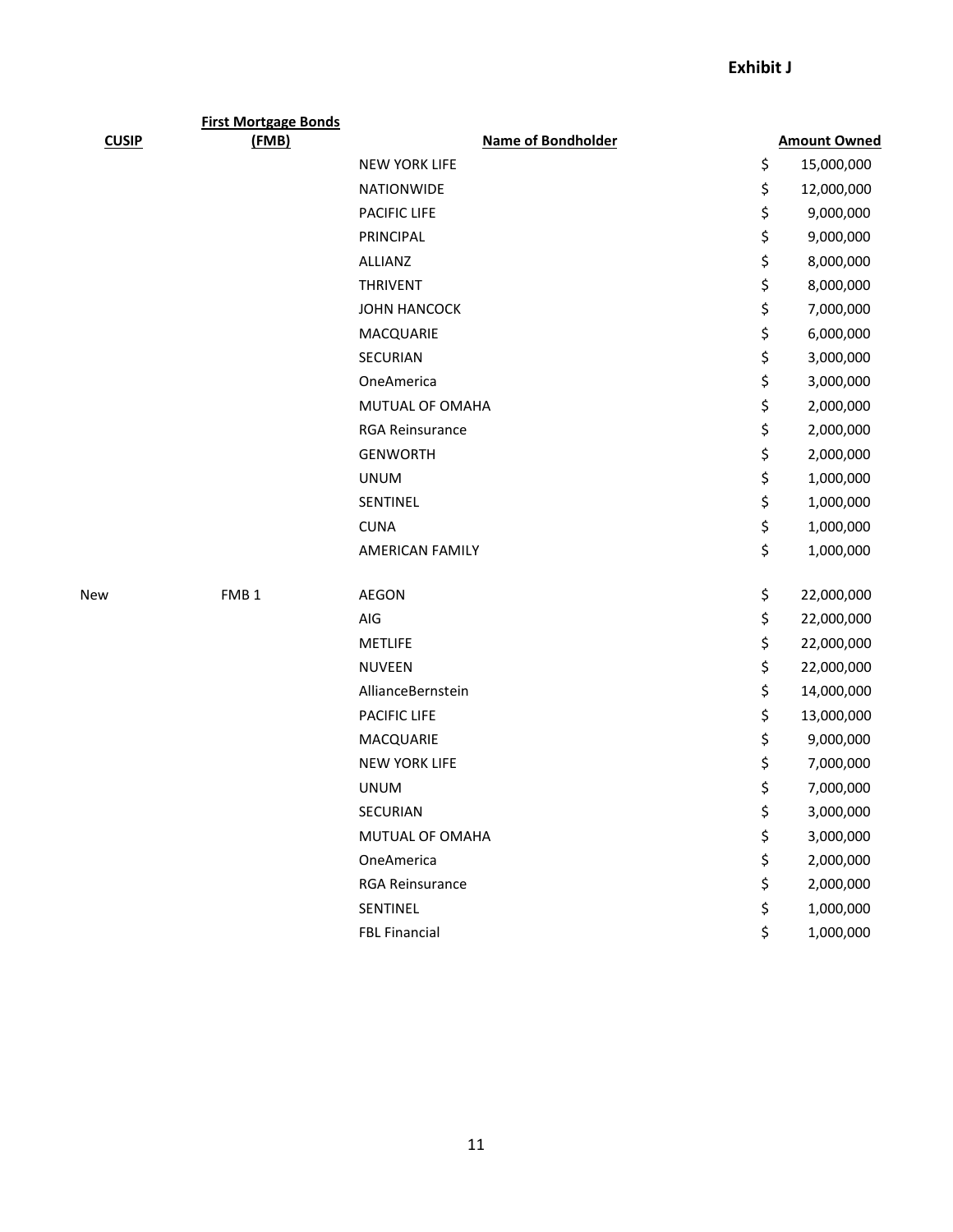**7. Provide the formula used to determine the cost of new issues of long-term debt (Example: 30-year Treasury Bond + 100 basis points), as well as the reason for using the particular rate and basis point premium.** 

RESPONSE: The formula is

Formula: Coupon Rate = T30 + 100 bps

California Water Service Company does not anticipate another debt offering over the years of 2022 through 2024, but if we were to forecast a debt offering over the life of this Cost of Capital proceeding, it would be based on current Treasury rates plus a spread.

This is how the market looks at corporate bonds and how pricing indications are quoted by investment banks, thus if we were to forecast additional debt we would use the formula above.

## **8. If company or affiliate is rated by S&P, provide rating. If not rated, what would be rating based on forecast cost of new debt?**

RESPONSE: The Company is rated by S&P and has a credit rating of A+, stable.

**E. Are company stocks, bonds, or company as a whole rated or commented on by any organization or agency?** 

**1. If so, provide name(s) and phone number(s) of rating/commenting organization(s) and the ratings/comments received in the past 12 months.** 

RESPONSE: Yes, the Company and some of the First Mortgage Bonds are rated by S&P while our private placement bonds are rated by NAIC. No ratings comments or updated ratings have been received in the past 12 months. A list of organizations and agencies is below.

| Agency            | <b>Rating Type</b>                      | Contact         | <b>Contact Information</b>                                        |
|-------------------|-----------------------------------------|-----------------|-------------------------------------------------------------------|
| Standard & Poor's | Company & Certain<br><b>Bond Series</b> | Matthew O'Neill |                                                                   |
| <b>NAIC</b>       | Company                                 | (SVO)           | Security Valuation Office   (212) 398-9000, SVOInquiryDesk@naic.o |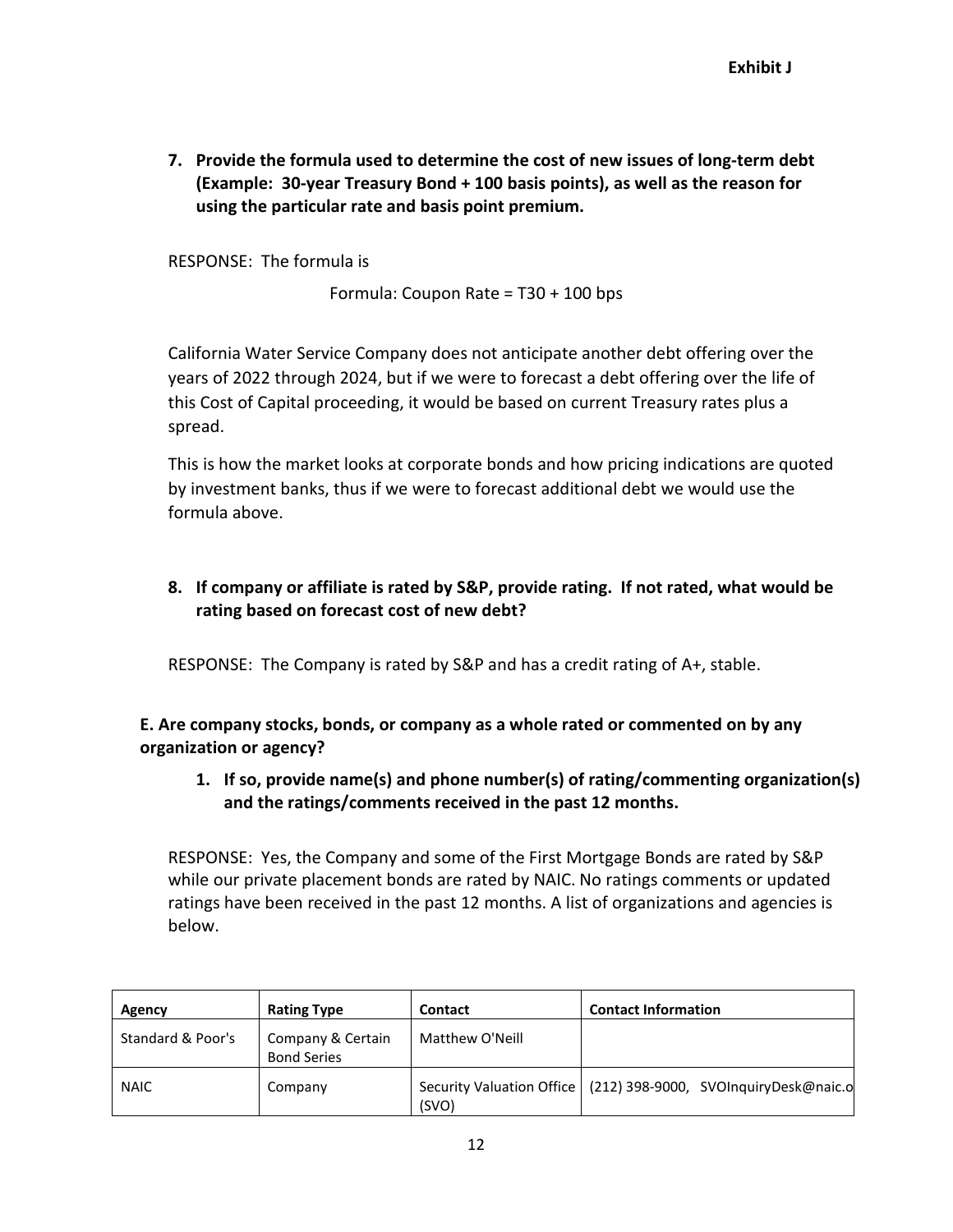| <b>UBS</b>                  | Equity | Dan Ford            | $(212)$ 713-2224, dan.ford@ubs.com                  |
|-----------------------------|--------|---------------------|-----------------------------------------------------|
| Janney Montgomery           | Equity | Michael Gaugler     | (215) 665-1359, mgaugler@janney.com                 |
| R.W. Baird                  | Equity | Ben Kallo           | (415) 364-3345, bkallo@rwbaird.com                  |
| Wells Fargo                 | Equity | Jonathan Reeder     | $(314)$ 875-2052,<br>jonathan.reeder@wellsfargo.com |
| Seaport Global              | Equity | Angie Storozynski   | (917) 747-7228,<br>astorozynski@seaportglobal.com   |
| Boenning and<br>Scattergood | Equity | <b>Ryan Connors</b> | $(215)$ 665-1359,<br>rconnors@boenninginc.com       |

## **2. Provide this information on an ongoing basis.**

## **F. List actual rate base for the past five years, by year, by district.**

RESPONSE: See table below.